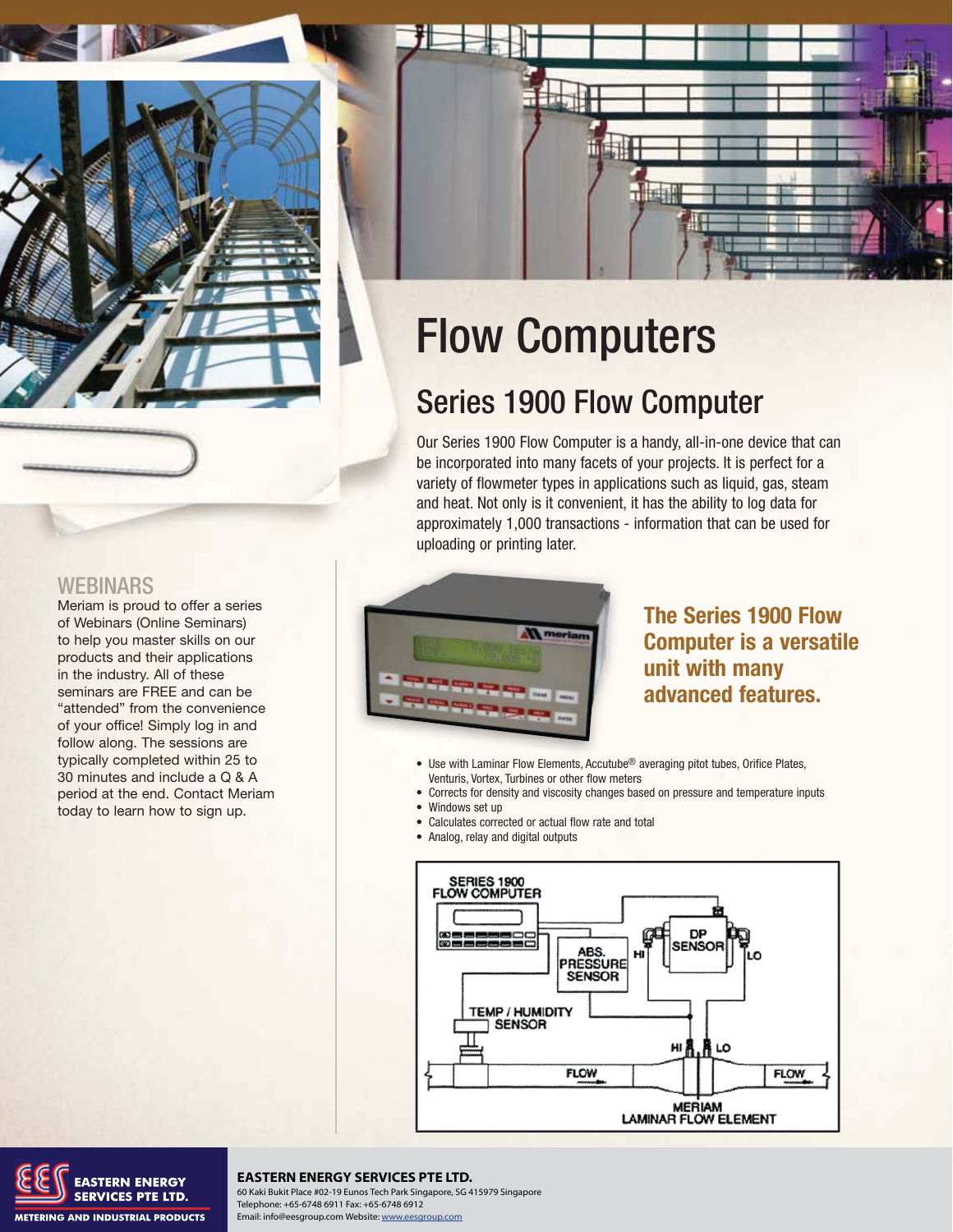

The modular design of the S320 (with a wide range of available analog slot cards and included digital I/O) provides the flexibility necessary to easily adapt this powerful system to your specific application. Transducer signal conditioning and power is provided by the dual channel slot cards. A broad variety of voltage, current, counter, frequency and pulse inputs and outputs may be employed. Most cards use advanced sigma delta and A/D techniques with conversions having a resolution of 12 to 24 bits for best precision.





**The S320 allows you to process large amounts of data, at high speeds, without a degradation in performance… cost effectively!**

- Gas flow measurement, leak detection and control
- Suitable for any flow input or primary element • High speed 32-bit floating point digital signal processor
- Battery backed RAM, Flash ROM, real time clock
- Advanced high resolution A/D converters
- Serial interfaces for control and data exchange



This illustration is an example of a typical LFS system utilizing an LFE as well as the S320 Flow Computer from Meriam.



#### **EASTERN ENERGY SERVICES PTE LTD.**

60 Kaki Bukit Place #02-19 Eunos Tech Park Singapore, SG 415979 Singapore Telephone: +65-6748 6911 Fax: +65-6748 6912 Email: info@eesgroup.com Website: www.eesgroup.com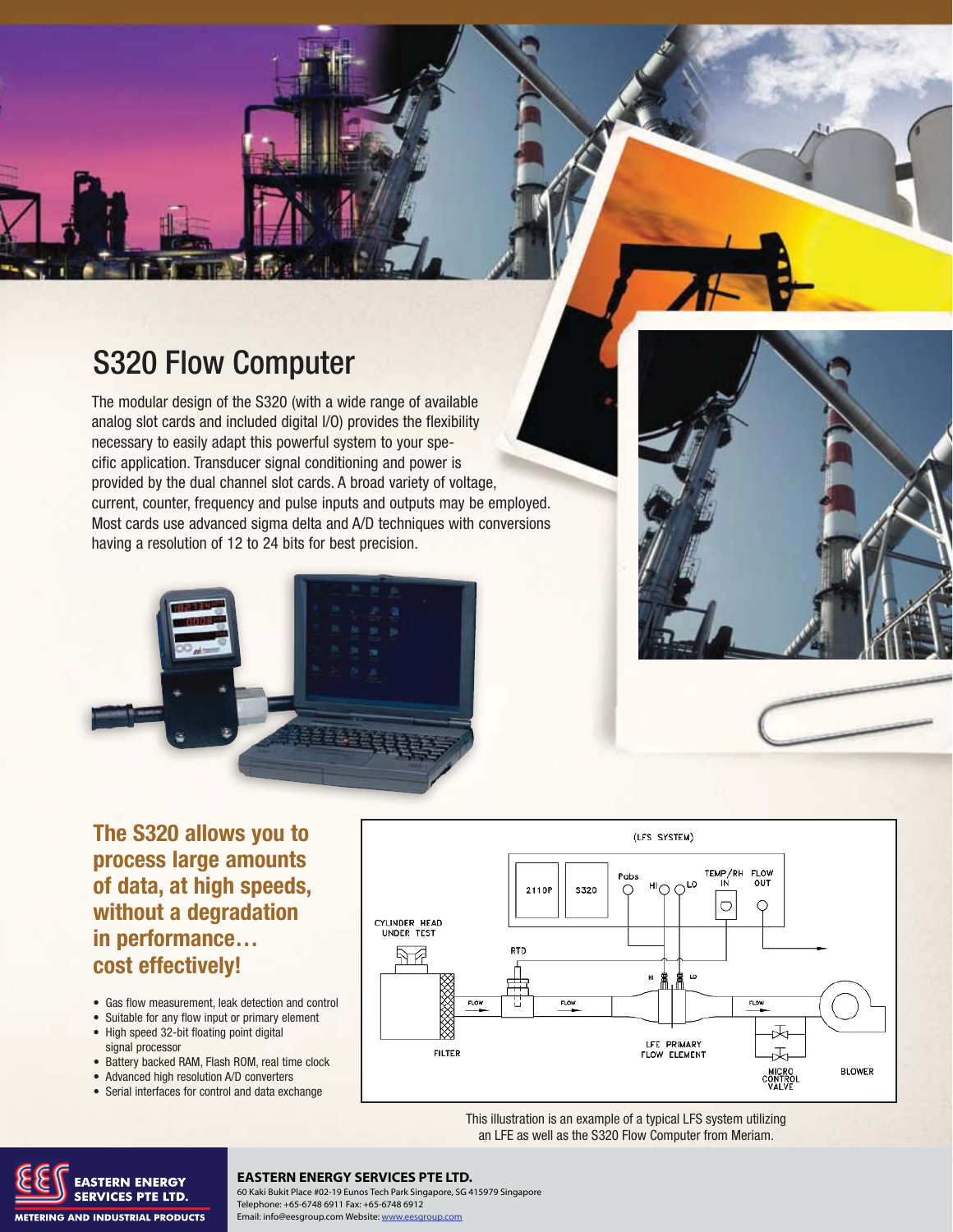

# Series 1900 Flow Computer

The Series 1900 Flow Computer satisfies the instrument requirements for a variety of flowmeter types in liquid, gas, steam and heat applications. Multiple flow equations are available in a single instrument with many advanced features.

The Series 1900 Flow Computer is compatible with Meriam Laminar Flow Element, Orifice, Venturi and AccuTube<sup>®</sup> Averaging Pitot flowmeter types. The alphanumeric display offers measured parameters in easy to understand format. Manual access to measurements and display scrolling is supported.

The Series 1900 Flow Computer permits a wide measure of versatility within the instrument package. The various hardware inputs and outputs can be "soft" assigned to meet a variety of common application needs. The user "soft selects" the usage of each input/output while configuring the instrument. Consider the following illustrative examples:

The isolated analog output can be chosen to follow the volume flow, corrected volume flow, mass flow, temperature, pressure, or density by means of a menu selection. Most hardware features are assignable by this method.

The user can assign the standard RS-232 Serial Port for external data logging, transaction printing, or for connection to a modem for remote meter reading.

A Service or Test mode is provided to assist the user during start-up system check out by monitoring inputs and exercising outputs. The system setup can also be printed.

### Serial Communication

The serial port can be used for printing, datalogging, modem connection, two way paging/and communication with a computer.

| <b>RS-232</b>      |                                            |  |
|--------------------|--------------------------------------------|--|
| Device ID          | $01 - 99$                                  |  |
| <b>Baud Rates</b>  | 300, 600, 1200, 2400, 4800,<br>9600, 19200 |  |
| <b>Parity</b>      | None, Odd, Even                            |  |
| Handshaking        | None, Software, Hardware                   |  |
| <b>Print Setup</b> | Configurable print list and formatting     |  |

### **RS-485**

| Device ID         | $01 - 247$                                 |
|-------------------|--------------------------------------------|
| <b>Baud Rates</b> | 300, 600, 1200, 2400, 4800,<br>9600, 19200 |
| <b>Parity</b>     | None, Odd, Even                            |
| Protocol          | Modbus RTU (Half Duplex)                   |

## Data Logging

The data logger captures print list information to internal storage for approximately 1000 transactions. This information can be used for later uploading or printing. Storage format is selectable for Comma-Carriage Return or Printer formats.

Listina CE Approved, UL/CSA Pending



**Meriam Process Technologies** www.meriam.com **ph:** 800.817.7849 **fax:** 216.281.0228 60 Kaki Bukit Place #02-19 Eunos Tech Park Singapore, SG 415979 Singapore **EASTERN ENERGY SERVICES PTE LTD.** Telephone: +65-6748 6911 Fax: +65-6748 6912 Email: info@eesgroup.com Website: www.eesgroup.com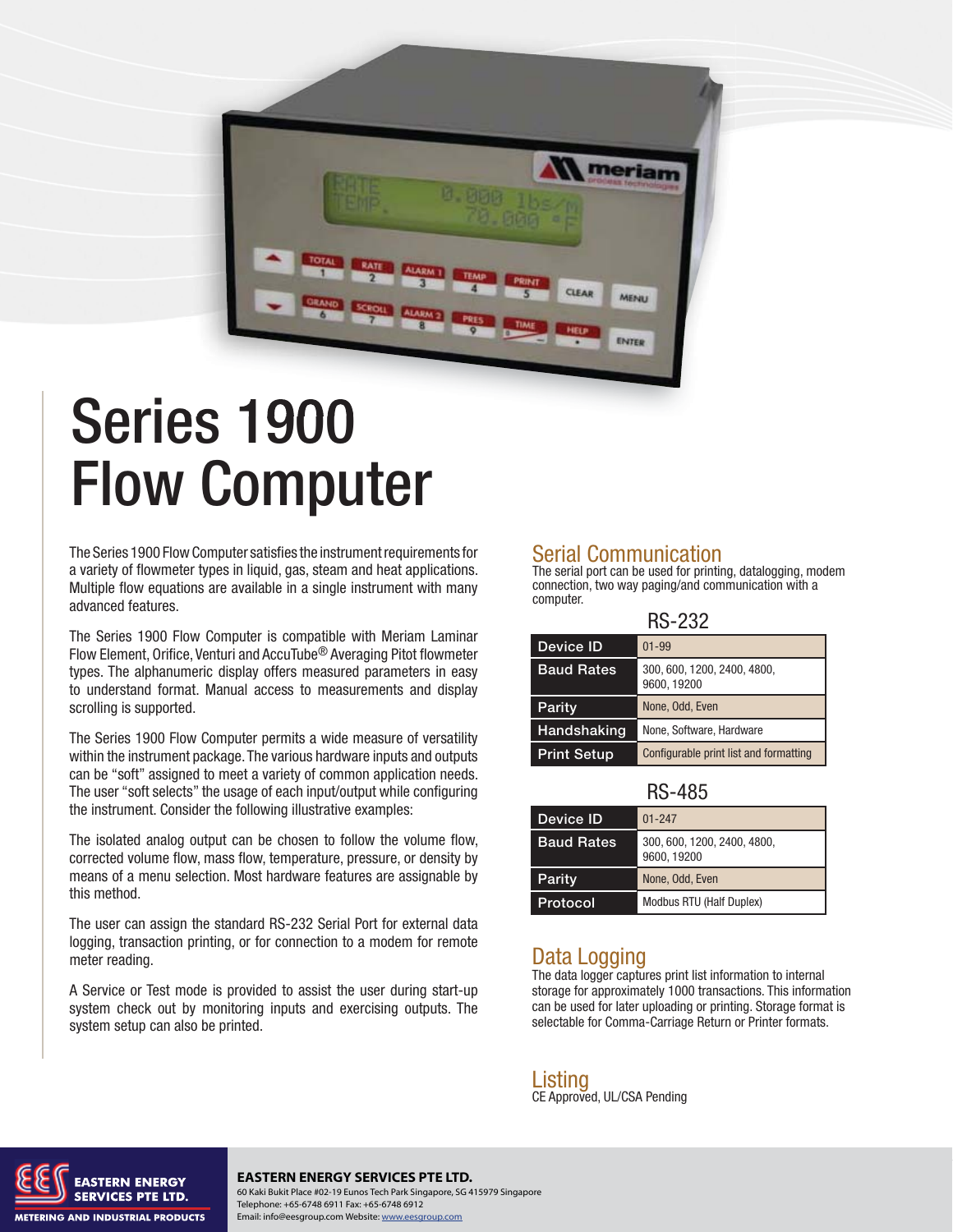# **Series 1900**



## **Flow Computer**

### **Flow Inputs**

Analog Input: Accuracy: 0.01% FS at 20°C **Update Rate: 4 updates/sec** 

### Temperature, Pressure, **Density / Relative Humidity** Inputs

The compensation inputs usage are menu selectable for temperature, temperature 2, pressure, density/ relative humidity or not used.

**Calibration:** Operator assisted learn mode **Operation: Ratiometric Basic Measurement Resolution: 16 bit** 

**Update Rate:** 2 updates/sec minimum **Automatic Fault detection:** 

Signal Over-range/under-range **Current Loop Broken** RTD short RTD open Reverse Polarity: No ill effects Over-Current Limit (current input) Internally limited to protect input to 24 VDC

#### **Available Input Ranges**

Current: 4-20 mA, 0-20 mA Voltage: 0-5 VDC, 0-10VDC on RH Input only Resistance: 100 Ohms DIN RTD

## 100 Ohm DIN RTD (DIN 43-760, BS 1904):

Three Wire Lead Compensation Internal RTD linearization learns ice point resistance 1 mA Excitation current with reverse polarity protection Temperature Resolution: 0.01°C

## **User Entered Stored Information** (EEPROM / Nonvolatile RAM)

Transmitter Ranges, Signal Types **Fluid Properties** 

(specific gravity, expansion factor, specific heat, viscosity, isentropic exponent, combustion heating value, Z factor) Units Selections (English/Metric)

Language Translations (optional)

#### **Excitation Voltage** 24 VDC @ 100 mA (fault protected)

## **Relay Outputs**

The relay outputs usage is menu assignable to (Individually for each relay) Hi/Lo Flow Rate Alarm, Hi/ Lo Temperature Alarm, Hi/Lo Pressure Alarm, Pulse Output (pulse options), Wet Steam or General purpose warning (security).

| <b>Number of Relays</b> | 2 (3 optional)  |
|-------------------------|-----------------|
| <b>Contact Style</b>    | Form C contacts |
| <b>Contact Ratings</b>  | 240V, 5 amp     |

## **Stored Information (ROM)**

Steam Tables (saturated & superheated), Fluid Properties: Water, Dry Air, Humid Air, Argon, CO<sub>2</sub>, Ethylene, Helium, Hydrogen, Nitrogen, Oxygen, Methane, Natural Gas, Propane. Additional selections for dry or humid generic gas for general use.

## **Real Time Clock**

The Flow Computer is equipped with a non-volatile real time clock with display of time and date.

**Format:** 24 hour format for time Day, Month, Year for date

## **Analog Outputs**

The analog outputs are menu assignable to correspond to the Uncompensated Volume Rate, Corrected Volume Rate, Mass Rate, Heat Rate, Temperature, Density, or Pressure. **Number of Outputs: 2** Type: Isolated Current Sourcing (shared common) Available Ranges: 0-20 mA, 4-20 mA (menu selectable) Resolution: 16 bit Accuracy: 0.05% FS at 20°C **Update Rate: 5 updates/sec Temperature Drift:** Less than 200 ppm/C Maximum Load: 1000 ohms Compliance Effect: Less than .05% Span 60 Hz rejection: 40 dB minimum **EMI:** No effect at 3 V/M **Calibration:** Operator assisted Learn Mode Averaging: User entry of DSP Averaging constant to cause a smooth control action

## **Isolated Pulse Output**

The isolated pulse output is menu assignable to Uncompensated Volume Total, Compensated Volume Total, Heat Total or Mass Total.

**Pulse Output Form (menu selectable):** Open Collector NPN or 24 VDC voltage pulse Nominal On Voltage: 24 VDC Maximum Sink Current: 25 mA Maximum Source Current: 25 mA Maximum Off Voltage: 30 VDC Saturation Voltage: 0.4 VDC **Pulse Duration: User selectable** Pulse output buffer: 8 bit **Fault Protection** Reverse polarity: **Shunt Diodes** Over-current Protected Over-voltage Protected

## Ordering Information

To order Meriam's Series 1900 Flow Computer custom-made to your specifications, please contact your Meriam sales representative with the following information:

- Display: Standard LCD or Optional Vacuum Fluorescent
- Power input: Standard Universal AC power (85 - 276 VAC) or 24 VDC
- Network Card: RS485/Modbus or none
- Optional Mounting: Panel, NEMA 4 Wall Mount, NEMA 12/13 Wall Mount with Clear Cover or Explosionproof (specify with or without buttons)
- Optional Outputs: 3-relays or datalogger

| <b>Specifications</b> |                                                                                                                                                                                                                                                     |
|-----------------------|-----------------------------------------------------------------------------------------------------------------------------------------------------------------------------------------------------------------------------------------------------|
| Environmental         | Operating Temperature: 0 to $+50^{\circ}$ C<br>Storage Temperature: $-40$ to $+85^{\circ}$ C<br>Humidity: 0-95% Non-condensing<br>Materials: UL, CSA, VDE approved                                                                                  |
| Display               | Type: 2 lines of 20 characters<br>Types: Backlit LCD and VFD ordering options<br>Character Size: 0.3" nominal<br>User selectable label descriptors and units of measure                                                                             |
| Keypad                | Keypad Type: Membrane Keypad<br>Keypad Rating: Sealed to Nema 4<br>Number of keys: 16                                                                                                                                                               |
| <b>Fnclosure</b>      | Enclosure Options: Panel, Wall, Explosion Proof<br>Size: $5.6$ " x $2.8$ " x $6.65$ "<br>Depth behind panel: 6.5" including mating connector<br><b>Type: DIN</b><br>Materials: Plastic, UL94V-0, Flame retardant<br>Bezel: Textured per matt finish |
|                       |                                                                                                                                                                                                                                                     |



**METERING AND INDUSTRIAL PRODUCTS** 

**EASTERN ENERGY SERVICES PTE LTD.** 

60 Kaki Bukit Place #02-19 Eunos Tech Park Singapore, SG 415979 Singapore Telephone: +65-6748 6911 Fax: +65-6748 6912 Email: info@eesgroup.com Website: www.eesgroup.com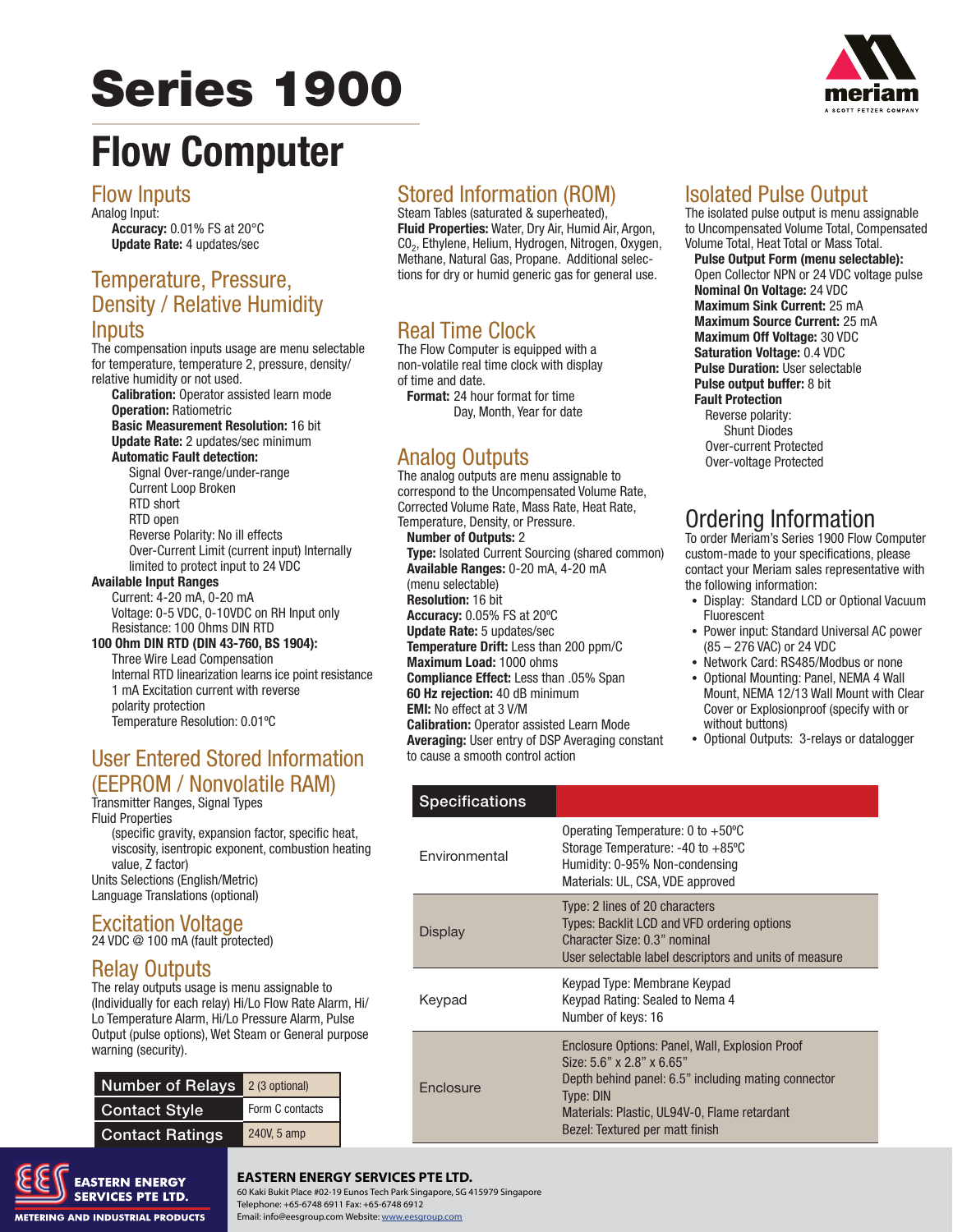

## **S320 Flow Computer** for Precise Measurement and Control

The Meriam Model S320 is a high quality industrial process flow computer designed for precise measurement and control applications. Extraordinary performance is attributable to a 32-bit floating point digital signal processor integrated into a well planned platform utilizing state-of-the-art hardware and software.

Programmed in a high level language, the S320 comes with an extensive library of standard application functions and examples. Units are configured to your specific requirements. If you choose to modify the unit, programs can be written on any PC (using included software development tools) and downloaded via a dedicated serial link. The operating system may be DOS, Windows '95, NT or OS2.

In addition to the programming link, three serial interfaces are included for control, data collection, calibration and configuration. This allows communication with other computers and S320 units. The two standard RS485 ports can communicate with many devices using a single cable. This reduces wiring costs, improves signal quality and eliminates analog signal cards where field devices have RS485 capability.

The standard software permits the use of calibration data to characterize the primary flow elements and transducers. This allows less expensive devices to be applied, while meeting your system performance objectives.



**EASTERN ENERGY SERVICES PTE LTD.** 60 Kaki Bukit Place #02-19 Eunos Tech Park Singapore, SG 415979 Singapore Telephone: +65-6748 6911 Fax: +65-6748 6912 Email: info@eesgroup.com Website: www.eesgroup.com